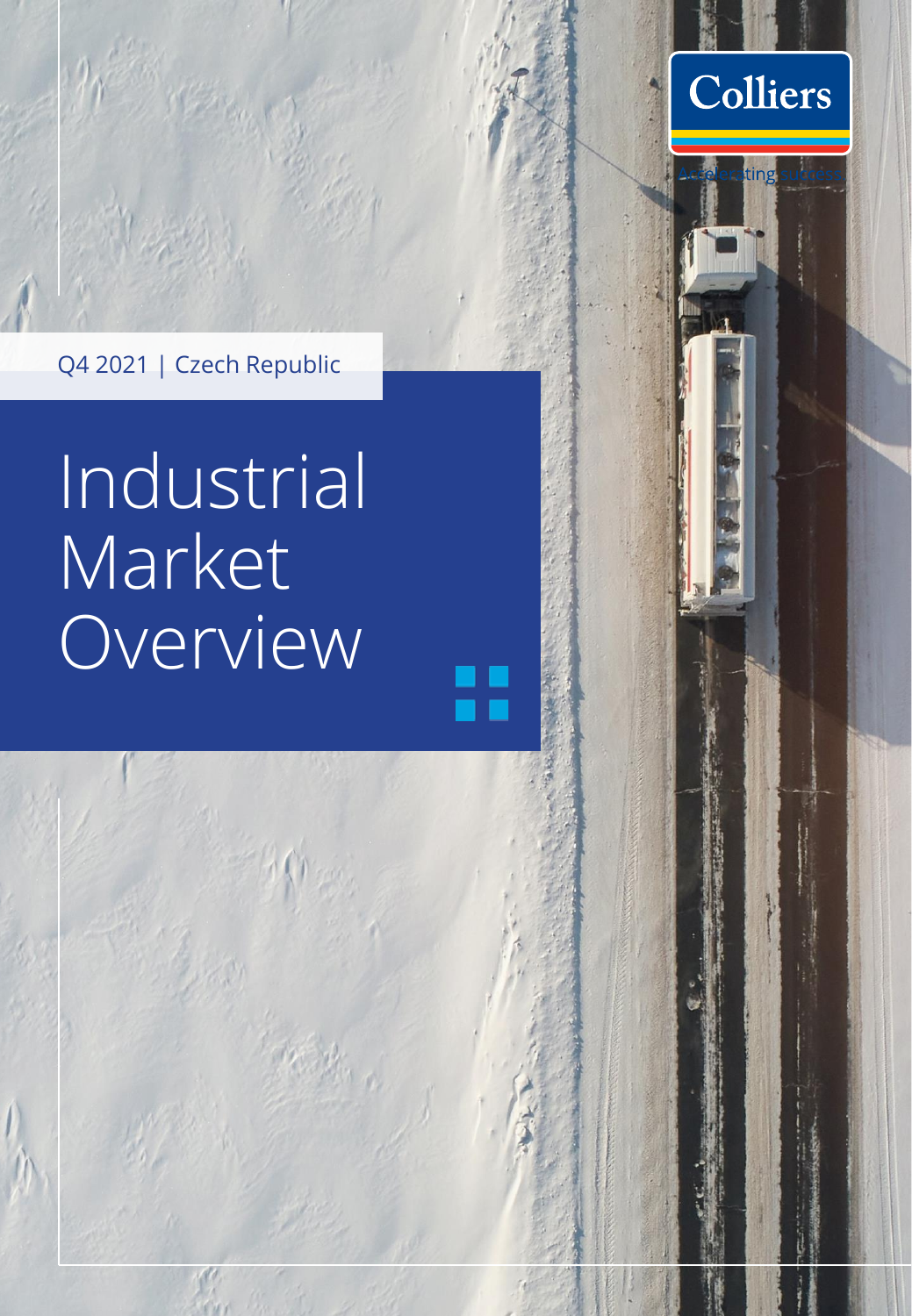# Macroeconomic overview

The end of 2021 saw no further<br>economy-wide pandemic economy-wide closures and a partial recovery. Persistent pressures on the economy in the second half of the year offset the growth of the economy achieved in the summer months and provided a slower outlook for Q4 and the beginning of 2022. Along with Oxford Economics, we believe that GDP growth for 2021 slowed down in H2, to 2.7%. Due to the current inflationary pressures and uncertainty caused by the rapid spread of the Omicron variant of Covid-19, the beginning of 2022 will not see as high a recovery, as the economy should grow by only 3.5%. However, the prediction is not all doom and gloom, as we see 2022 gradually easing from the pressures and a more positive outlook from Q2 onwards.

The inflationary pressures and expectations were still the main topic in Q4 2022. Inflation reached 6.6% in December and this growth will peak in Q1<br>2022. After that, gradual 2022. After that, gradual<br>softening will take place will take throughout the rest of the year, as the main drivers behind the rise are transitory – energy and durable goods prices. The

Czech National Bank took a harsh stance towards inflation throughout H2 2021. Policy rates were raised 5 times since the end of June, altogether by 400 bps, reaching the highest level since the 1990s. It remains to be seen what effect the hawkish stance will have on curbing inflation, next to the<br>economic and growth economic and uncertainties presented by covid realities. While problematics with supply chains persist, the industrial production, confidence and expectations in Czechia has picked up over Q4, as manufacturers resumed production.

The uncertainty surrounding the spread and speed of the Omicron covid variant and its subsequent economic and health consequences globally is rising. While reports show that<br>the virus itself is less virus itself is less<br>erous to individual dangerous patients, the sheer number of infections seem to partially offset this advantage. While a positive development, it remains to be seen whether a new, possibly more dangerous variant emerges this year.



**Gross domestic product** (%)

2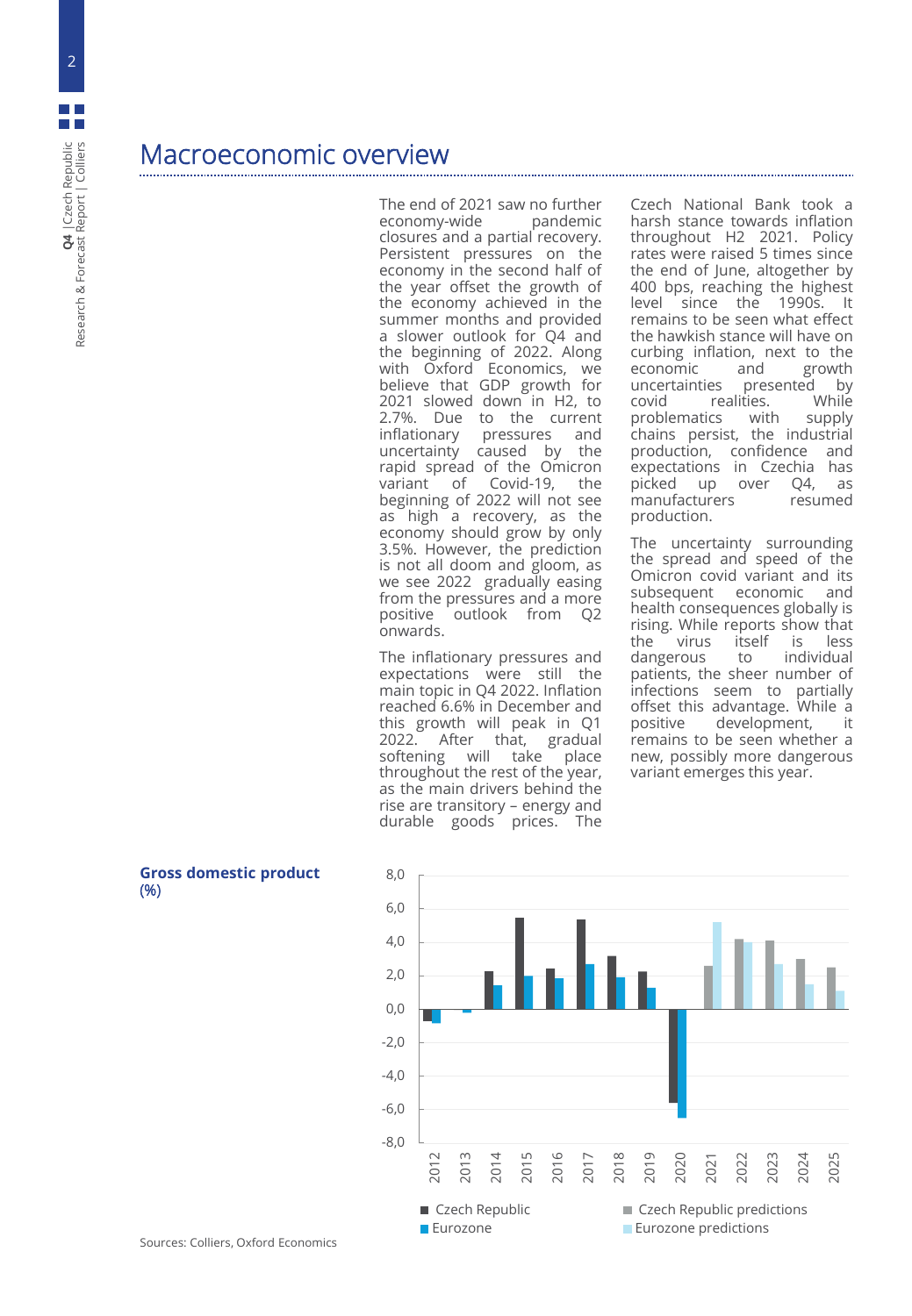3

# Macroeconomic overview

The Czech Republic has not yet progressed from the 63% of vaccinations and only 34% of administered, necessary to effectively battle Omicron. That is also partly because the most numerous age groups only became eligible for vaccination at the end of December.

A new government was named in December and subsequent changes to certain policies and the 2022 budget are expected. Already announced was a change in the long-expected Construction law which may delay the changes to speed up<br>permitting processes. processes. Unemployment rose to 3.5% in December, but the long-term trends of significant labour shortages, is still apparent. Businesses in the Czech Republic have criticised this issue and government policy, where immigration policies prevent the more efficient filling of empty positions and limit business growth and expansion as a result.

While the economy is still<br>highly dependent on the highly dependent on the<br>manufacturing sector, the manufacturing labour shortage is a significant risk to future growth, together with the unpreparedness of the economy for the EU Green Deal. At the same time, the Czech Republic remains one of the least-risky emerging markets due to conservative fiscal and monetary policies, low debt and a liquid banking sector.



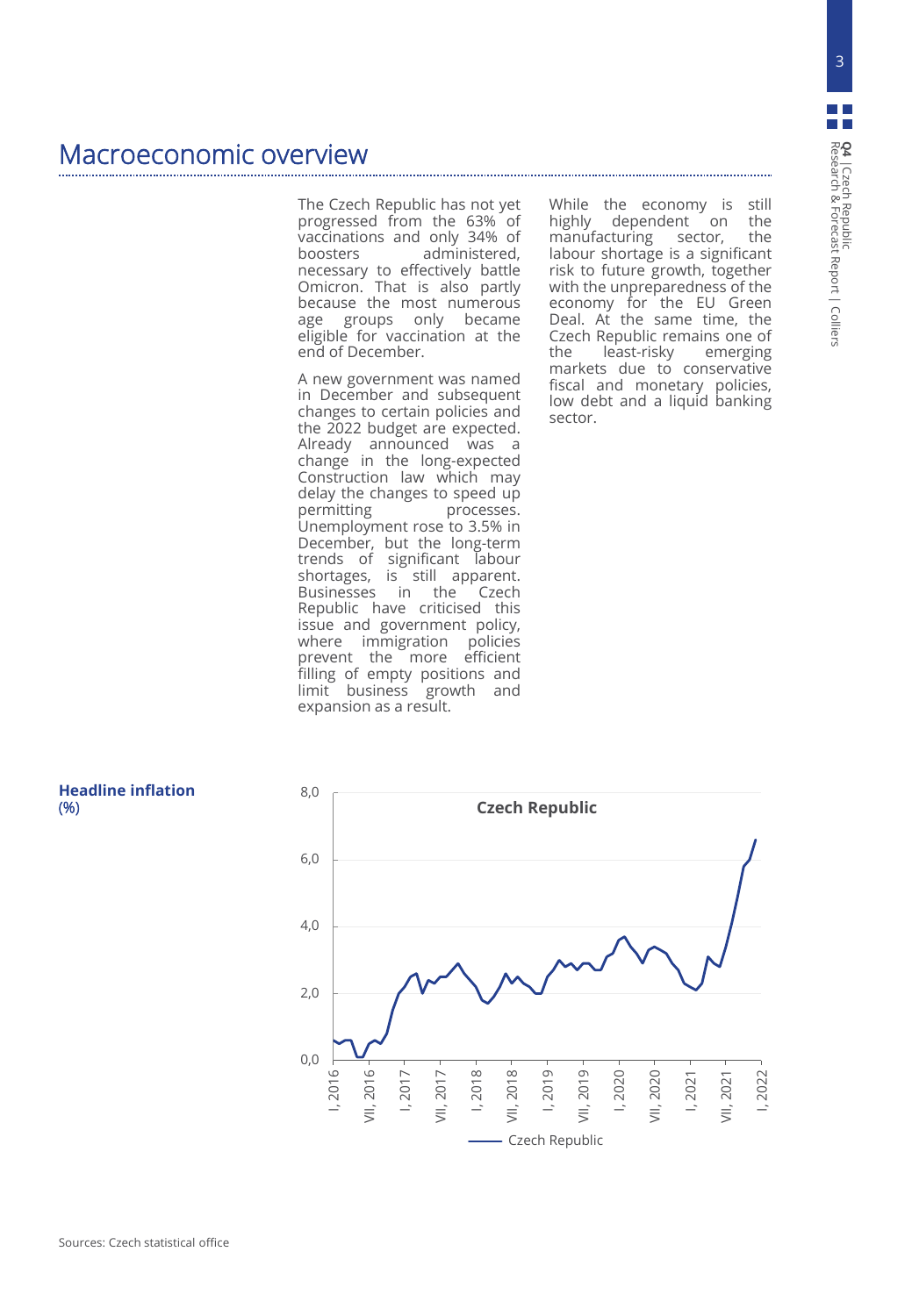4



# Czech industrial market

| <b>Top 3 Transactions</b><br>of Q4 2021<br>Sources: Industrial Research<br>Forum, Colliers | <b>Tenant</b>                | <b>Property</b>                  | Size (sqm) | <b>Transaction</b> |
|--------------------------------------------------------------------------------------------|------------------------------|----------------------------------|------------|--------------------|
|                                                                                            | Confidential                 | <b>CTPark Bor</b>                | 60,000     | Pre-lease          |
|                                                                                            | Confidential<br>(e-commerce) | P3 Prague Horní<br>Počernice     | 40,300     | Expansion          |
|                                                                                            | Jungheinrich                 | Panattoni Park<br>Chomutov North | 39,500     | New lease          |
|                                                                                            |                              |                                  |            |                    |

Supply and Vacancy

The Czech industrial market stock continued to grow in the last quarter of 2021, overtaking the 9.5 million sq m milestone. There was 149,000 sq m of newly completed industrial space in Q4 2021 and by the end of the year, the market stood at 9.66 million sq m of modern industrial space.

The gap in terms of supply and demand has widened in 2021, between regions with higher and lower land availability. During the year, the average new development rates decreased in the most soughtafter regions, such as the Greater Prague and Pilsen regions. In Q4, the largest share of completions was in the South Moravia region (22.6%), followed by the

Karlovy Vary region (20%), and the Greater Prague and Pilsen regions, with 15% each.

2021 was a year of low supply of new industrial space. There was a 29% y-o-y decrease in completions, and over a 5-year average figure, the 2021 new supply underperformed by 23%. At the same time, there was record space under construction in the Czech Republic, as the year closed with 1.1 million sq m under development.

High hopes for more new construction are in place, as availability in the market steadily continues to decrease. In Q4 2021, vacancy decreased from slightly over 2% to 1.62%, a further decrease of 47 bps, and tightening of overall availability in the market.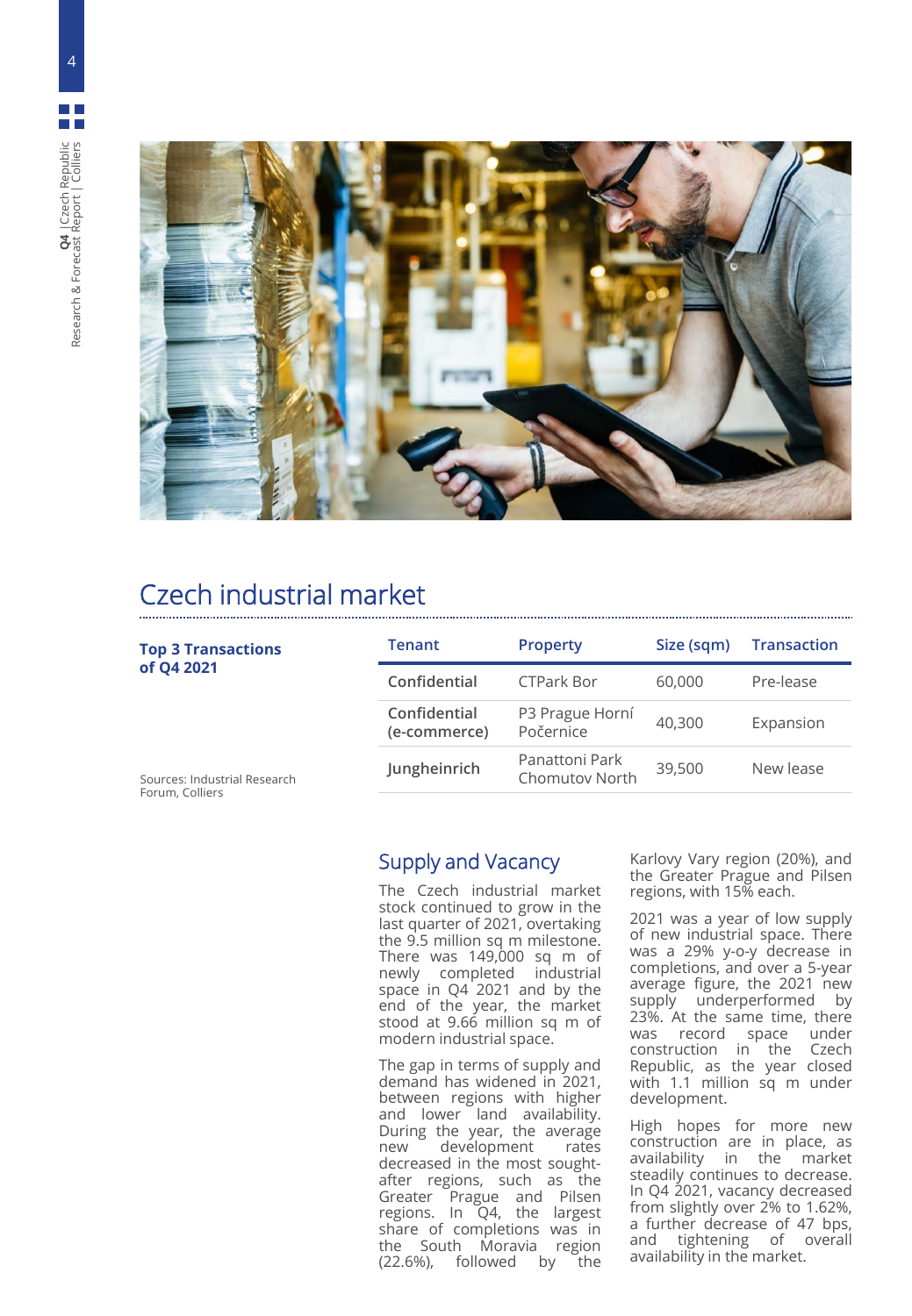



Sources: Industrial Research Forum, Colliers

**Annual supply (sq m thousands)** 



Sources: Industrial Research Forum, Colliers

#### **Annual take-up (sq m thousands)**

■ Net Take-Up Renegotiations



Sources: Industrial Research Forum, Colliers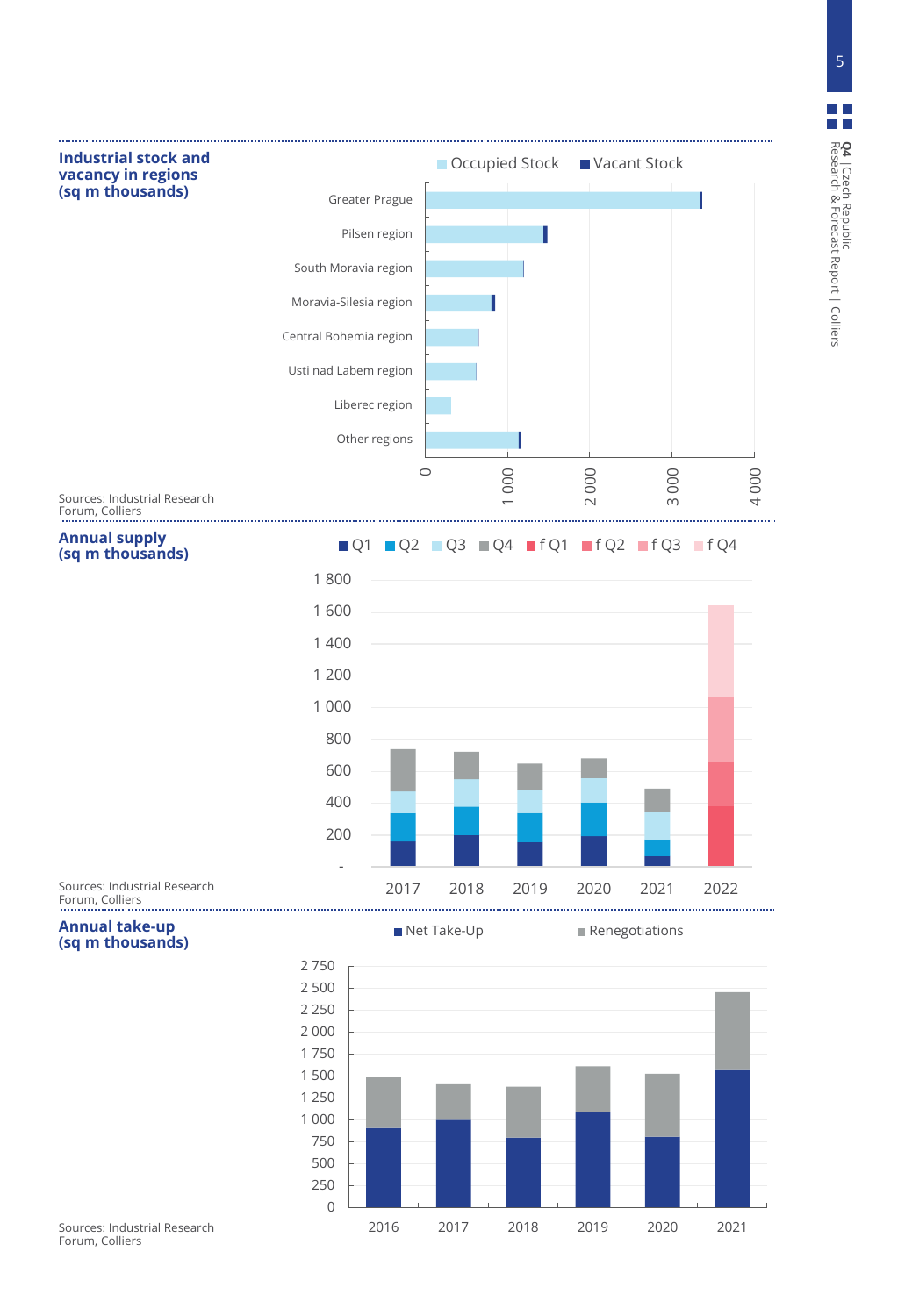6





The lowest vacancy among the most developed markets was in the South Moravia region (0.61%) and in the Greater Prague region (0.65%). Furthermore, the vacant space in the Greater Prague region is skewed by vacant ancillary<br>office spaces. The real office spaces. The real availability of warehouse space is therefore much closer to 0% than the effective vacancy rate for the region suggests.

Overall, the market was thirsty<br>for larger developments developments throughout 2021, culminating in Q4 where only 3 existing parks in the entire Czech Republic offered space of over 10,000 sq m and only 9 parks had available spaces over 5,000 sq m.

### Demand

We saw record-breaking increases of demand for Czech I&L space throughout 2021. Gross take-up reached 672,400 sq m in Q4, totalling nearly 2.5 million sq m for the entire year. This translates into a 62% increase in demand y-o-y. This was the highest volume of gross take-up on record, as

well as the largest Q4 gross take-up figure. The share of net take-up was 71% in Q4 and 63% for the whole year. By the end of 2021, net take-up broke even more records, as the cumulative annual and quarterly figures were the highest on record. The 2021 net take up figure was up by an incredible 100% y-o-y, showing the resilience of demand for the Czech industrial market and interest from both new and expanding tenants. Preleases held the highest share among all leases (~40%), as available modern industrial space remained very scarce throughout the year.

Tenants from the distribution and production sectors held the highest shares of net takeup in Q4 2021. Traditionally, the highest share of gross takeup was taken by third-party logistics tenants, with 31%. While we foreshadowed the establishment of e-commerce tenants throughout the year, its role at the end of 2021 was much more pronounced than before.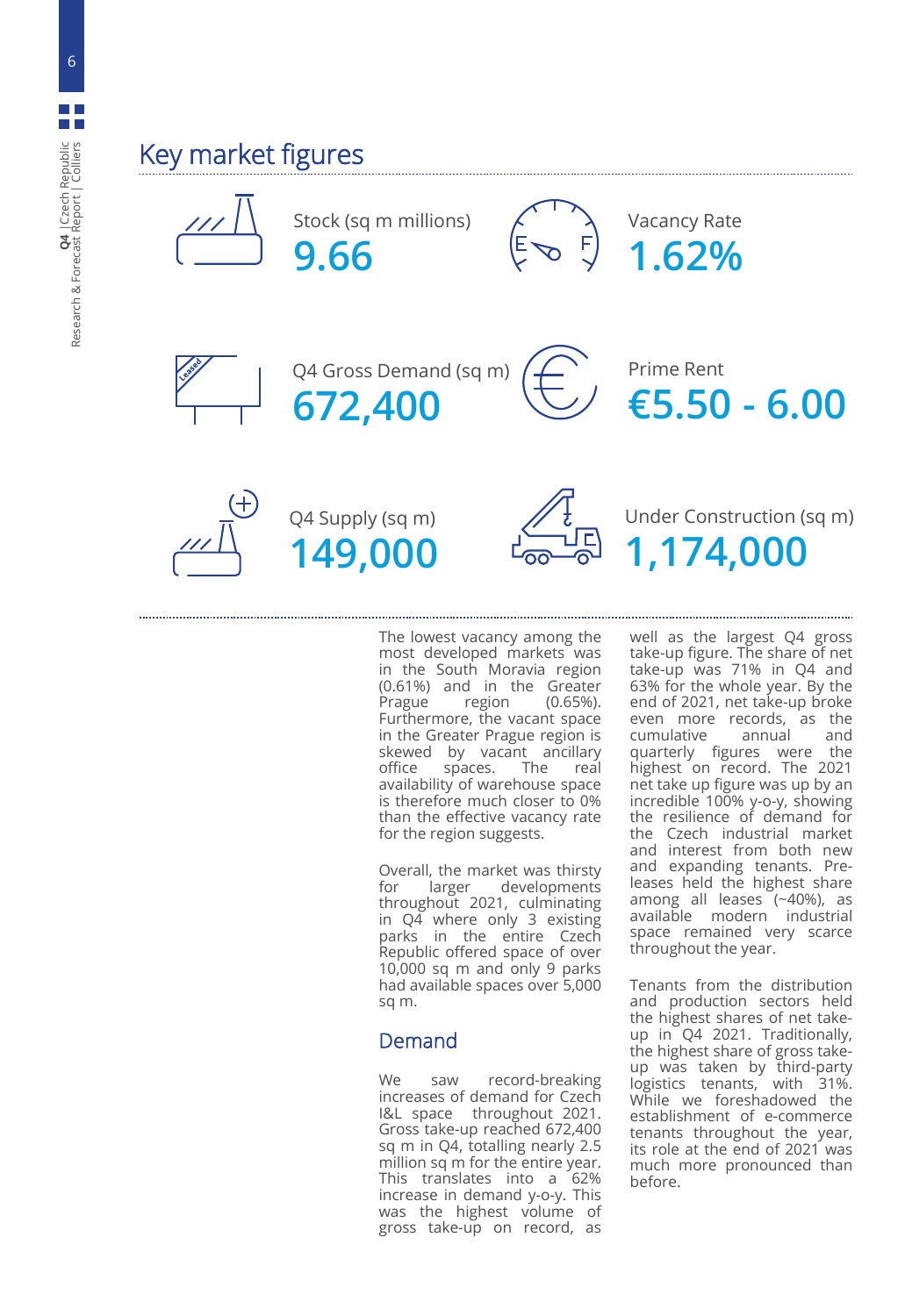The rise of e -commerce in the Czech retail market was apparent even in industrial leases of the last quarter of 2021 , when the e -commerce subsector held the highest share of net take -up among all subsectors (29 % of all tenants) . E -commerce in Q4 even overtook the third-party logistics subsector (which is itself highly associated to ecommerce) . The e -commerce subsector established a firm role in the market and among the largest industrial tenants in 2021 , even months after the strictest pandemic lockdowns eased .

#### Rents

Rents continued to rise throughout 2021 , both in Prague and in the regions . The highest achievable rent was in Prague, up to € 6 .00 /sq m/month . In the Czech regions, rents rose to around €5.10-5 .20 /sq m/month . Rents for mezzanine office space stood between € 8 .50 – 9 .00 /sq m/month . Service charges are typically around €0.50-0.65/sq m/month . We see this trend continuing and, as we saw at the end of 2021 , some special offers in the Greater Prague area start at € 7 .00 /sq m/month . The Czech market

seems to be quickly catching up with its western European counterparts .

#### **Outlook**

After a year of rocketing increases, the Czech market is finally looking to expand . The current outlook for new development promises to start the year on the right foot . The year 2022 will see more new additions to the market than before, with over 1 . 5 mil sq m expected . Most of the construction is taking place in the Olomouc region (25 %), then the Moravia -Silesia (15 % ) and Pilsen and Karlovy Vary regions (around 11 % each) . Land availability is becoming a factor in the planning and volume of new developments, as regions such as Greater Prague and Southern Moravia are falling behind the less crowded regions, such as Moravia -Silesia, Ústí and Pilsen . We are expecting that around H2 2022, the Czech I&L market stock will overtake 10 million sq m . The interest in the Czech market is not waning, as big players rush to secure new acquisitions, plots and start new developments as quickly as possible .